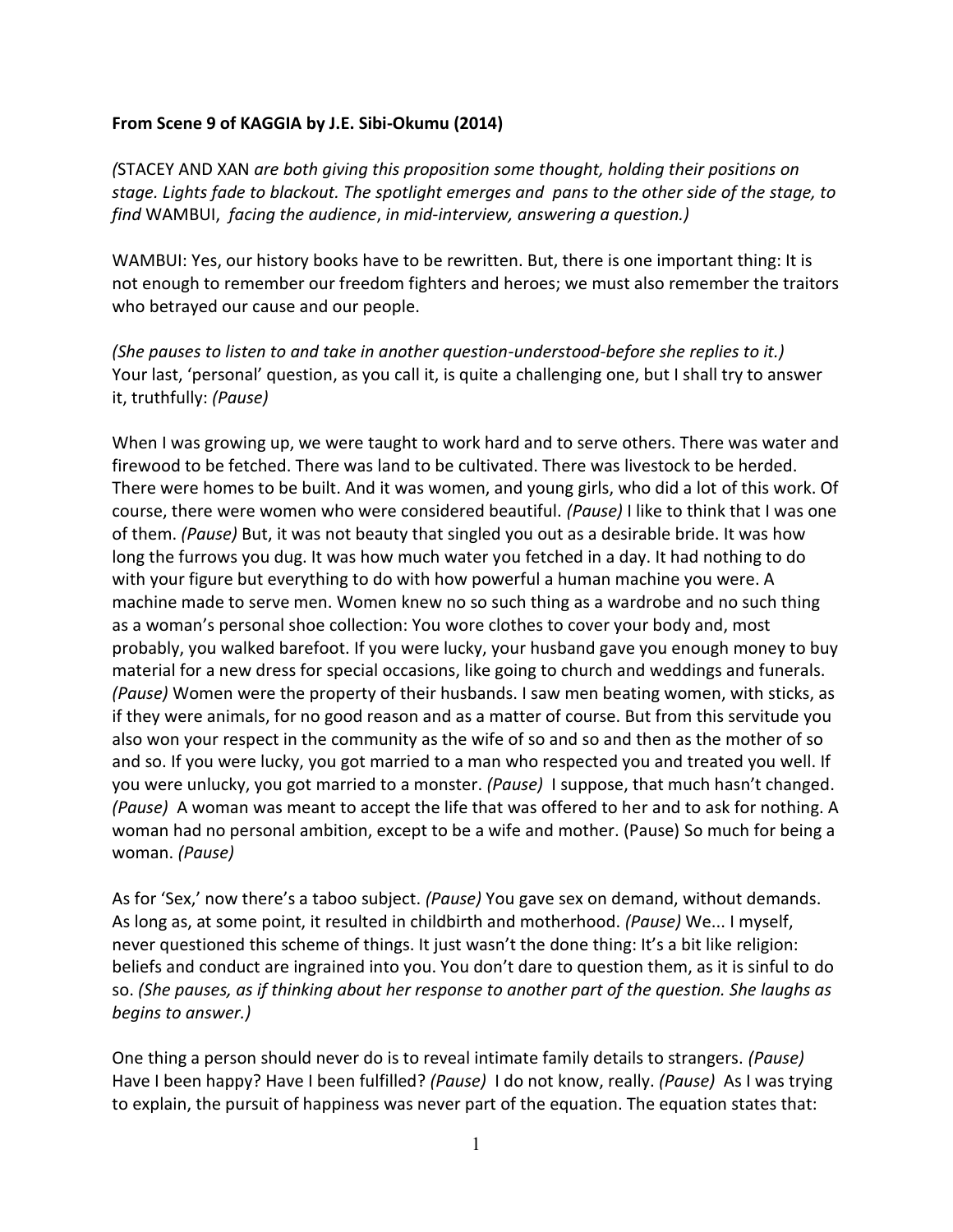'one is because of what one does, not because of what one expects.' And there *is* fulfilment in living like that. *(Pause)*

As for Kaggia, I made a point of getting to know and understand the man that fate had assigned to me *(Pause)* I didn't marry him for his looks. *(Deadpan)*But he, observant fellow, married me for mine. And let us not forget that I was a very good dancer. *(Pause. Deadpan.)* My father couldn't stand him but that, to me, was a recommendation. *(Pause)* But, in all seriousness, I was drawn to the fact that he seemed fearless and adventurous. That he was inquisitive of mind. I could see that he could be stubborn. I had a feeling that he would be trustworthy and dedicated and faithful. After all, he had not forgotten his pledge to marry me in all the years that he was abroad. *(Pause)*

And I tried as much as possible to accept him as he was because I knew that we had to make the best of it, till death do us part and that our marriage was never meant to be perfect. Luckily for me, I married a good, decent man. It *was* hard for me and the two children all the years that he was away in detention. And it *was* hard for me and the children, more of them as it turned out, all the years that he was engrossed in politics. But I saw my role as a supporter and protector, as much as I could support and protect, because I respected him and what he stood for. My own needs were always an afterthought. That's all I would say on the matter. Thank you. *(*WAMBUI *exits and, after she has done so, the spotlight is switched off abruptly, much like a candle which has been blown out.)*

## **Scene Ten**

KAGGIA*: ( Enters slowly and deliberately through the audience and positions himself, mid centre stage to address an imaginary congregation of mourners, taking in the whole audience. STACEY and XAN can still be seen on stage with him, but in silhouette.*) Ladies and gentlemen, boys and girls, thank you for coming to be with me at this burial ceremony. *(Pause)*

I stand before you, a man diminished. Half of me is gone. Half my sight. Half my hearing. Henceforth, I am to lie in my bed alone. *(Pause)*

People are always keen to ask: 'How did you meet your wife?' 'How did you meet your husband?' We met in a small village, here in Murang'a. In those days her full name was Deborah Wambui Nelson Gitau but she was known as Miss Nelson. I was smitten by her, but I was too scared to declare my intentions verbally, so I put them in writing sometime after I had arrived at my posting in the army. She replied in the affirmative - which, for the youngsters among you, means that she said 'yes' to my proposal of marriage. To tell you the absolute truth, I had first thought of marrying someone else, but she was too slow in responding. *(Pause)*

I do recall that Miss Nelson carried my metal suitcase to the railway station when I left for Egypt as a soldier. She had to wait for me for four years. Yet her faithfulness to me was never in doubt. It would have been sinful of me to betray her trust and steadfastness. She suffered blows because of me at her father's hands before I joined the army and went away; she suffered blows because of me at her father's hands in my absence and, once we were married,